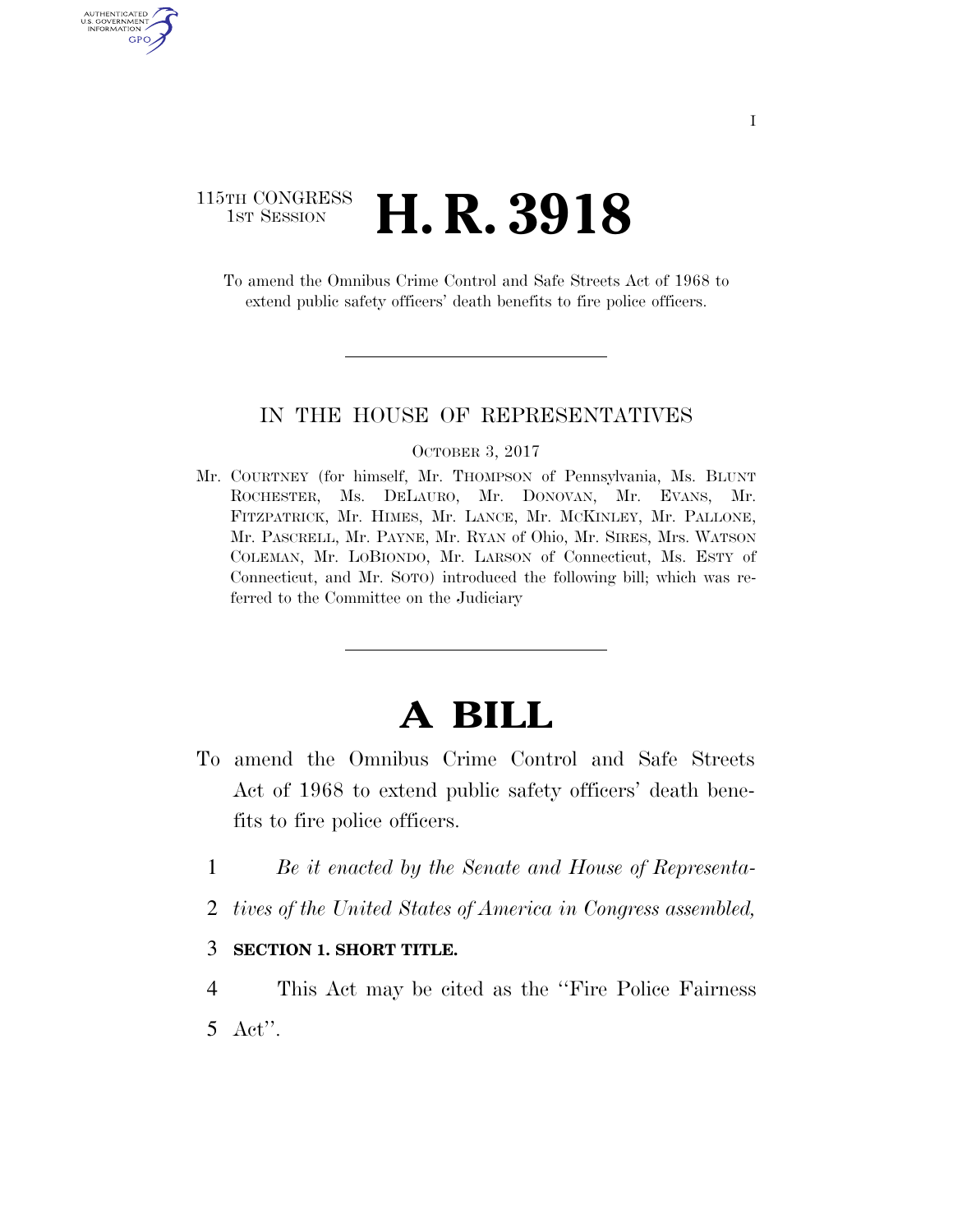| $\mathbf{1}$   | SEC. 2. EXTENDING PUBLIC SAFETY OFFICER DEATH BENE-      |
|----------------|----------------------------------------------------------|
| $\overline{2}$ | FITS TO FIRE POLICE.                                     |
| 3              | Section 1204 of the Omnibus Crime Control and Safe       |
| $\overline{4}$ | Streets Act of 1968 (42 U.S.C. 3796b) is amended—        |
| 5              | (1) by redesignating paragraphs (5) through              |
| 6              | $(9)$ as paragraphs $(6)$ through $(10)$ , respectively; |
| 7              | $(2)$ in paragraph $(10)(A)$ (as so redesignated by      |
| 8              | paragraph (1) of this section), by inserting "as a       |
| 9              | fire police officer," after "firefighter,"; and          |
| 10             | $(3)$ by inserting after paragraph $(4)$ the fol-        |
| 11             | lowing new paragraph.                                    |
| 12             | "(5) 'fire police officer' includes an individual        |
| 13             | $who$ —                                                  |
| 14             | $\lq\lq$ is serving in accordance with State or          |
| 15             | local law as an officially recognized or des-            |
| 16             | ignated member of a legally organized public             |
| 17             | safety agency but is not a law enforcement offi-         |
| 18             | cer, a firefighter, a chaplain, or a member of a         |
| 19             | rescue squad or ambulance crew described in              |
| 20             | paragraph $(10)(A)$ ; and                                |
| 21             | "(B) provides scene security or directs                  |
| 22             | traffic—                                                 |
| 23             | "(i) in response to any fire drill, fire                 |
| 24             | call, or other fire, rescue, or police emer-             |
| 25             | gency; or                                                |